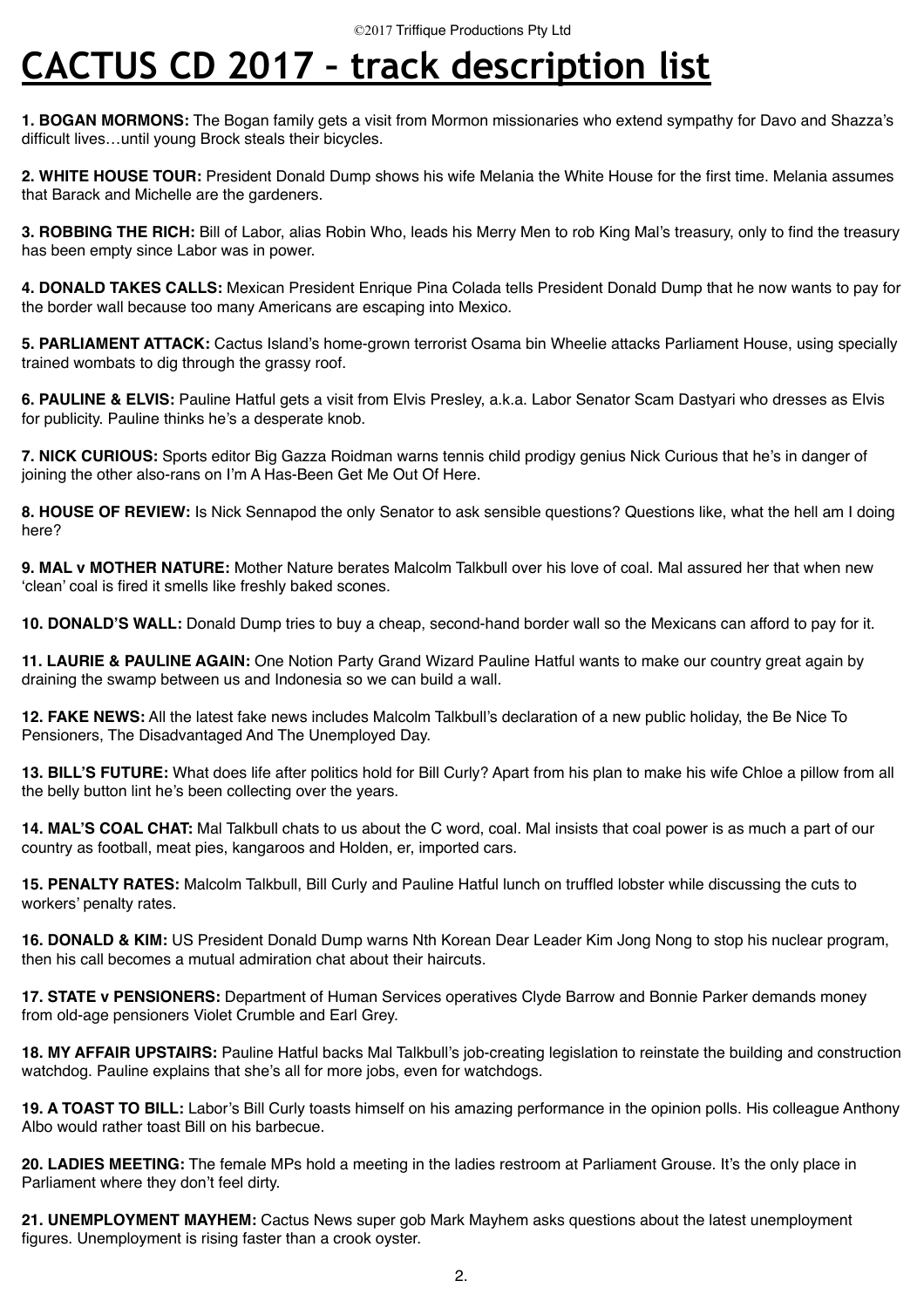**22. BANK IDIOTS:** Justin Idiot and his wife Stella confront their bank over mortgage interest rates. The bank manager explains that the bank is going broke because of all the executive bonuses it pays.

**23. PAULINE & DR HARRY:** Celebrity vet Dr Harry gets a visit from a very distressed political animal, a copper-topped cuckoo called Pauline.

**24. MAL, JACQUI, BILL:** This is your leader Malcolm Talkbull speaking. Today I share the parliamentary lift with Flopposition Leader Bill Curly and Senator Jacqui Tacky. God I hate public transport.

**25. BREXIT DINNER:** For her Brexit triumph, PM Theresa May is knighted by Queen Bessie, using salad tongs instead of her sword which Prince Harry is using to harvest his special greenhouse plants.

**26. CABINET BUS TRIP:** Mal Talkbull takes his Cabinet colleagues on a special bus trip. Special because it's the first time on a bus for any of them.

**27. MAL'S NIGHTMARE:** Mal Talkbull is woken at 3am by Senators Jacqui Tacky, Pauline Hatful and Derryn Livershot. They can't sleep, they get too much sleep in the Senate during the day.

**28. HYPOCRISY:** Labor Party shop steward Bill Curly and his sidekick Albo confront Mal Talkbull over penalty rate cuts for workers. Judas Bishop objects to them criticising Mal – that's Tony Abs' job.

**29. DONALD CALLS KIM:** President Donald Dump warns Kim Jong Nong to abandon his nuclear weapons or he'll make North Korea great again by levelling it to put up Trump Towers and casinos.

**30. NATIONALS MEETING:** National Party leader Barnaby Joh believes global warming is a conspiracy by Chinese greenie scientists.

**31. TRUMBLE & DUMP:** President Donald Dump finally meets Malcolm Talkbull, a hobo onlyworth a lousy 300 million dollars.

**32. MIGRANT CULTURE:** Bill Curly and Malcolm Talkbull try to top each other with a citizenship test. Mal will make migrants know Don Bradman's average, Bill will make them know that Don Bradman's above average.

**33. BUDGET GRUDGE MATCH:** Big Gazza Roidman reports on the annual Budget grudge match at the Parliament House of Pain.

**34. MARCH FOR SCIENCE:** Deputy PM Barnaby Joh has organised an anti-science march. The marchers include Pauline Hatful and Cory Bananas.

**35. NEW FBI CHIEF:** President Donald Dump interviews prospective new FBI chiefs, including our own Kevin Krudd and Tony Abs, and of course Agent 86, Maxwell Smart.

**36. ROYAL DUTIES:** With Prince Philipoussis retiring, Queen Bessie of Buckinghuge Palace orders her family to undertake more royal duties. Prince Charles complains that this will mean that he has to get out of bed.

**37. DRILL CURLY:** The host of the ABC's '7.30' Leigh Nails asks Labor's ho-hum Leader Bill Curly if it's true that his new nickname is Drill because he's such a boring tool.

**38. SUSJUNKET:** Hey politicians! Worried about avoiding the new travel expense rules?! Then worry no more! You need Susware's new travel consultancy service, SusJunket!

**39. HELLO HARRY:** Prince Harry is welcomed to our shores by famous locals such as ex-PM Tony Abs, Pauline Hatful and Shane Warne.

**40. PHILIP RETIRES:** While dining with Prince Harry and his tv star girlfriend Meghan Sparkle, Prince Philipoussis demands that Queen Bessie give him his 100th birthday telegram four years early.

**41. NEW LABOR HQ:** With Mal Talkbull's government tearing itself apart all by itself, Labor leader Bill Curly decides to move his Party headquarters to Bali until the next election.

**42. LAURIE, MAL, BILL:** Flopposition leader Bill Curly insists that Mal Talkbull's comic impersonation of President Donald Dump included grabbing Penny Wong by the pussy.

**43. PLANE TROUBLE:** The same-sex marriage issue prompts Alan Leprechaun, the gay CEO of Cactas Airlines, to explain that many gays become airline cabin crew because it's the only way they can walk down an aisle.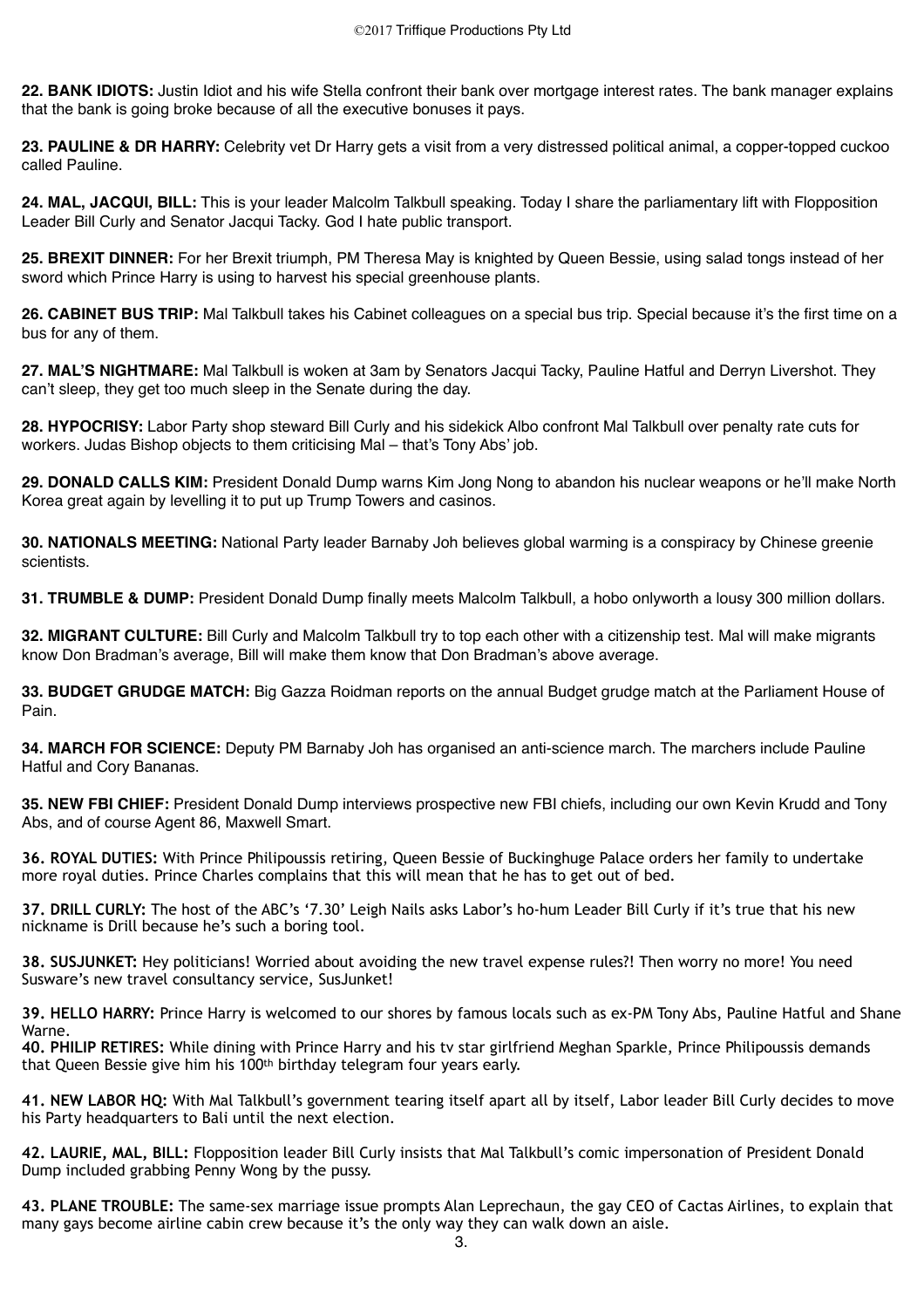## ©2017 Triffique Productions Pty Ltd

**44. BILL v DASTYARI:** The Labor Party gets stuck into brother Scam Dastyari for accepting donations from a wealthy Chinese businessman, Fling Yu Loot.

**45. COMEDIAN MAL:** After his hit comedy gig at the Parliamentary Mid Winter Ball, Mal Talkbull takes his impressions of Donald Dump on the road.

**46. GEORGE VOTES LABOR:** The big man of politics George Cumbersome has crossed the floor to vote with Labor. And not just because Anthony Albanese was waving donuts at him.

**47. CNN 6.7.17:** Labor boss Bill Curly reveals Scam Dastyari's new nickname. He's called The Voice because his colleagues constantly swing their chairs around to avoid looking at the idiot.

**48. MAL'S NEW CAR (1):** Mal Talkbull buys a new car, a silent, driverless, battery powered Tesla Whispering Ghost. Tony Abs demands that someone carrying a red flag should walk ahead of the Tesla.

**49. MAL'S NEW CAR (2):** Mal Talkbull takes his Liberal Party mates for a spin in his new, amazingly innovative Tesla car. Which is of course completely driverless, even with Mal at the wheel.

**50. SUS B'n'B:** Hey travellers! Sick of paying through the nose for hotels? You need Susware's amazing new accommodation idea, Sus B'n'B! London! Paris! New York! Wodonga! The lot!

**51. POPE MEMOIRS:** Francis the Talking Pope talks to a bishop who can't return home to face police charges because the dog ate his passport. Well not all of it, he ran out of Nutella.

**52. LATEST SPORT:** Sports editor Big Gazza Roidman has stories on Serena Williams, Daniel Ricciardo and the Tour de France - which Gazza finds more boring than reading a book.

**53. MAL & MENZIES (1):** The late, great founder of the Liberal Party, Sir Robert Menzies, has channelled Malcolm Talkbull to remind the world that the Libs should be a progressive party rather than conservative.

**54. MAL & MENZIES (2):** Sir Robert Menzies still inhabits Mal Talkbull's body, which explains why republican Mal is now in love with Queen Bessie of Buckinghuge Palace.

**55. CNN 26.7.17:** News from Sandra Silly, showbiz with Richard Richard, and sports editor Big Gazza Roidman reports that Bernard Tomic has lost to world number 10,286 Stephen Hawking.

**56. MAL IN COURT:** Judge Cranky presides as Mal Talkbull is sued by Manus Island refugees for illegal detention and physical/ psychological harm, including providing them with Vegemite.

**57. LAURIE v PAULINE:** The king of political journalism Laurie Leaks talks to One Notion Party Grand Wizard Pauline Hatful, our country's first ever female boofhead.

**58. DUAL CITIZENS:** The Senate is in chaos over dual citizenship of politicians, with Lib/Dem senator David Goosehelm believing it would never have happened if everyone was allowed to carry a gun.

**59. MAL VISITS QUEEN:** Mal and the Queen discusses dual citizenship while Prince Philipoussis hangs pictures with his pyjama cord tied to the ladder for safety. What could possibly go wrong?

**60. LAURIE'S GREATEST HITS:** New from Susware on DVD! Retired political guru Laurie Leaks Greatest Hits! His classic interviews with many politicians! Laurie is the one talking through his mouth.

**61. SAME-SEX WATCH:** Media Watch host Paul Nitpick talks to people about the same-sex marriage plebiscite, including Cory Bananas, Pauline Hatful and a colourful religious identity.

**62 DONALD CALLS MAL:** President Donald Dump tells Mal Talkbull that America will take our boatpeople refugees after all, because Donald thinks people who own boats must be rich.

**63. DONALD v KIM:** North Korea's Dear Leader Kim Jong Nong attacks President Donald Dump with a long range rocket carrying a whoopee cushion warhead.

**64. TONY'S HANGOVER:** Great Moments in Political History! Tony Abs sleeps off a hangover in his office, lying in a crumpled heap, face down in his open Bible.

4.

**65. PAULINE'S BURQA:** One Notion Party leader Pauline Hatful wears her black burqa into the Senate. Senator Penny Ping Pong approves because she can't hear a word that Pauline says.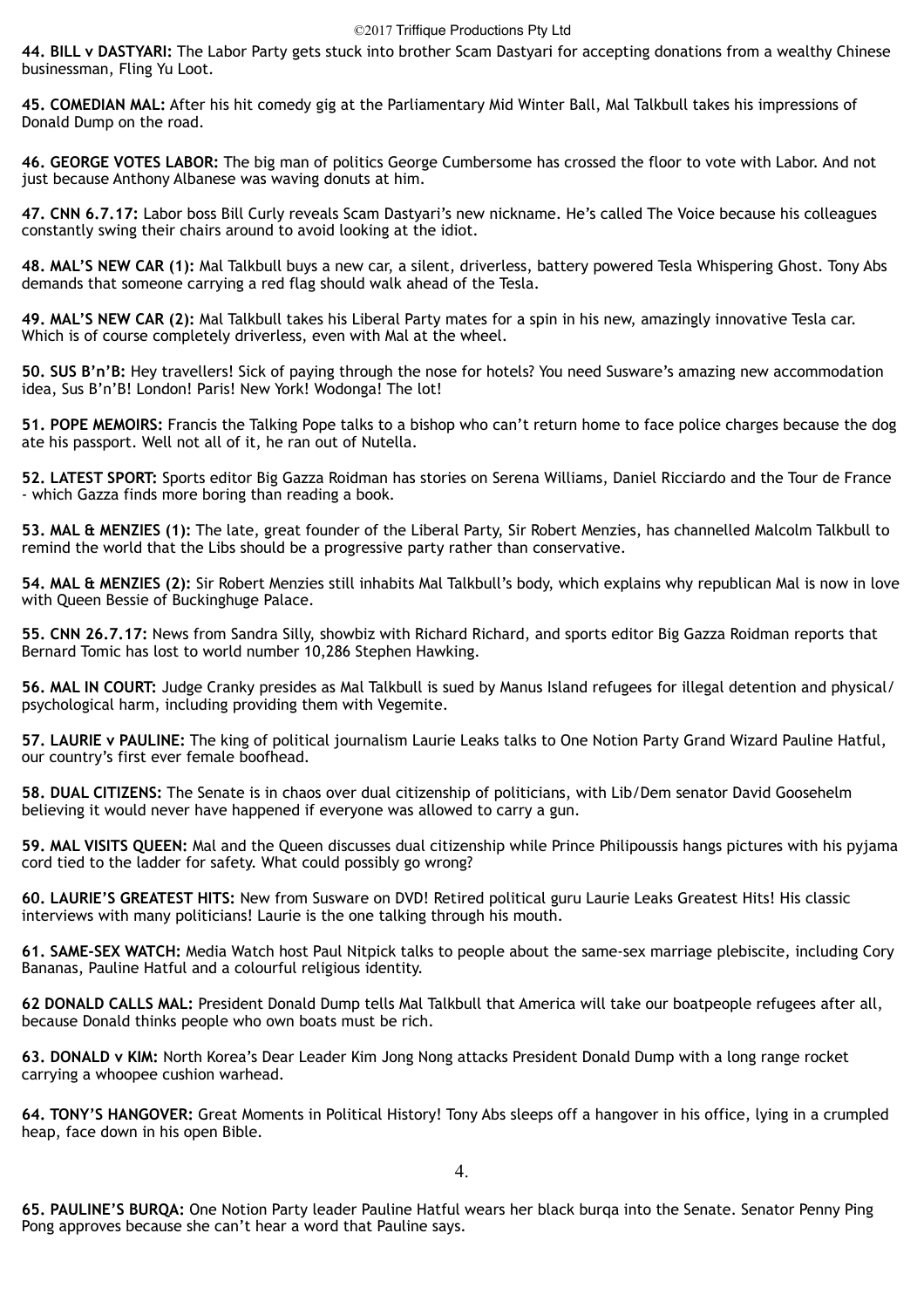**66. FOREIGN PARLIAMENT:** More cases of dual citizenship plague Parliament. Mr Speaker sees more foreigners working in parliament than in 7-Eleven.

**67. KIWI BARNABY:** The National Party berates its leader Barnaby Joh for having inherited New Zealand citizenship because his father was born there. Barnaby says he has renounced his father.

**68. BILL v PAULINE:** One Notion Party leader Pauline Hatful seeks the support of Bill Curly to ban the burqa. Pauline thinks people in burqas could be anyone, like Hitler or Rolf Harris or a crocodile.

**69. MAL & MINER:** An Indian billionaire who wants to build the world's biggest coal mine offers Mal Talkbull 20 million Indian 'yes' votes for his same-sex postal survey as part of the deal.

**70. AIRPORT SECURITY:** Increased airport security means an innocent old lady is strip-searched and has the sharp corners snipped off her hanky.

**71. THE G.A.Y. WORD:** Ex-PM Tony Abs confronts his Liberal Party colleagues over the same-sex marriage survey while dribbling bile on his rosary beads.

**72. BOGANS & PAULINE:** Davo Bogan reveals himself to be a big fan of Pauline Hanson. In fact he's such a big fan that a court order prevents him from being within 200 metres of Pauline.

**73. LEIGH v MAL v BILL:** Mal Talkbull says Blackout Bill Curly is so hopeless that he couldn't find his backside with both hands. Bill says Mal couldn't find his backside with a sniffer dog.

**74. WA GST:** Senator Derryn Livershot investigates WA's claim that it doesn't get its fair share of GST. West Australia may even secede from Australia and become a nation just called West.

**75. BUCKS STOP HERE:** President Donald Dump keeps his hand in business by selling defence weapons to scared Asian countries. Every mad North Korean has a silver lining.

**76. BILL'S THREESOME:** Labor Leader Bill Curly talks to his British counterpart Jeremy Corblimey and old American lefty Bernie Sandman whose liver spots even have liver spots.

**77. ENERGY BOSSES:** Malcolm Talkbull confronts energy company CEOs over the cost of electricity and gas. Their reply to Mal is physically uncomfortable.

**78. TONY VISITS SHRINK:** Judas Bishop takes ex-PM Tony Abs to a psychiatrist to treat his homophobia. Tony denies disliking gays but he wouldn't want his daughter to marry one.

**79. CHALK & CHEESE:** Ex-PM Tony Abs and Senator Eric A'boofhead try to convince their Liberal Party colleagues that samesex marriage is evil and was invented by Hitler.

**80. DUAL CITIZENS IN COURT:** Judge Cranky is surprised that some of our politicians have dual citizenship. Are they trying to stuff up two countries at once?

**81. DONALD ON THE COUCH:** President Donald Dump turns up at a psychiatrist's office, having been driven there and gunpoint by Melania Dump and pushed in the door.

**82. SUPER BILL CURLY (1):** Bill Curly asks why families can't pay their electricity bills. One man cut usage by taking the light bulb out his fridge, but then put tomato sauce in his tea instead of milk.

**83. SUPER BILL CURLY (2):** Worried by the plight of working families, Super Bill Curly confronts Mal Luthor in his hideout, the Warren Buffet Suite of Trump Tower in the Cayman Islands.

**84. SAME-SEX GENGHIS:** Radio talkback genius Genghis Porkbun speaks to anti-same-sex marriage advocate Tony Abs. Genghis calls for a net to catch all of Tony's red herrings.

**85. HOLLYWOOD PRODUCER:** Eminent psychiatrist Sigmund Sheiserhousen treats a Hollywood producer, Harvey Creepstein, who lies on the couch face down through force of habit.

5.

**86. BARNABY & MAL:** Dual citizen Barnaby Joh looks forward to the by-election he has caused, mainly because voting day is the only time that many of his supporters have ever been near a school.

**87. CACTUS CUP 2017:** Political runners in the Cup include Tony Abs, the big-eared warhorse by Mad Monk out of 1950 and the blinkered hobbyhorse Cory Bananas by Gay Assassin out of Barking Mad.

**88. LAUGHING BILL:** Flopposition leader Bill Curly can't stop laughing since the High Court found dual citizen Barnaby Joh guilty of being stupid.